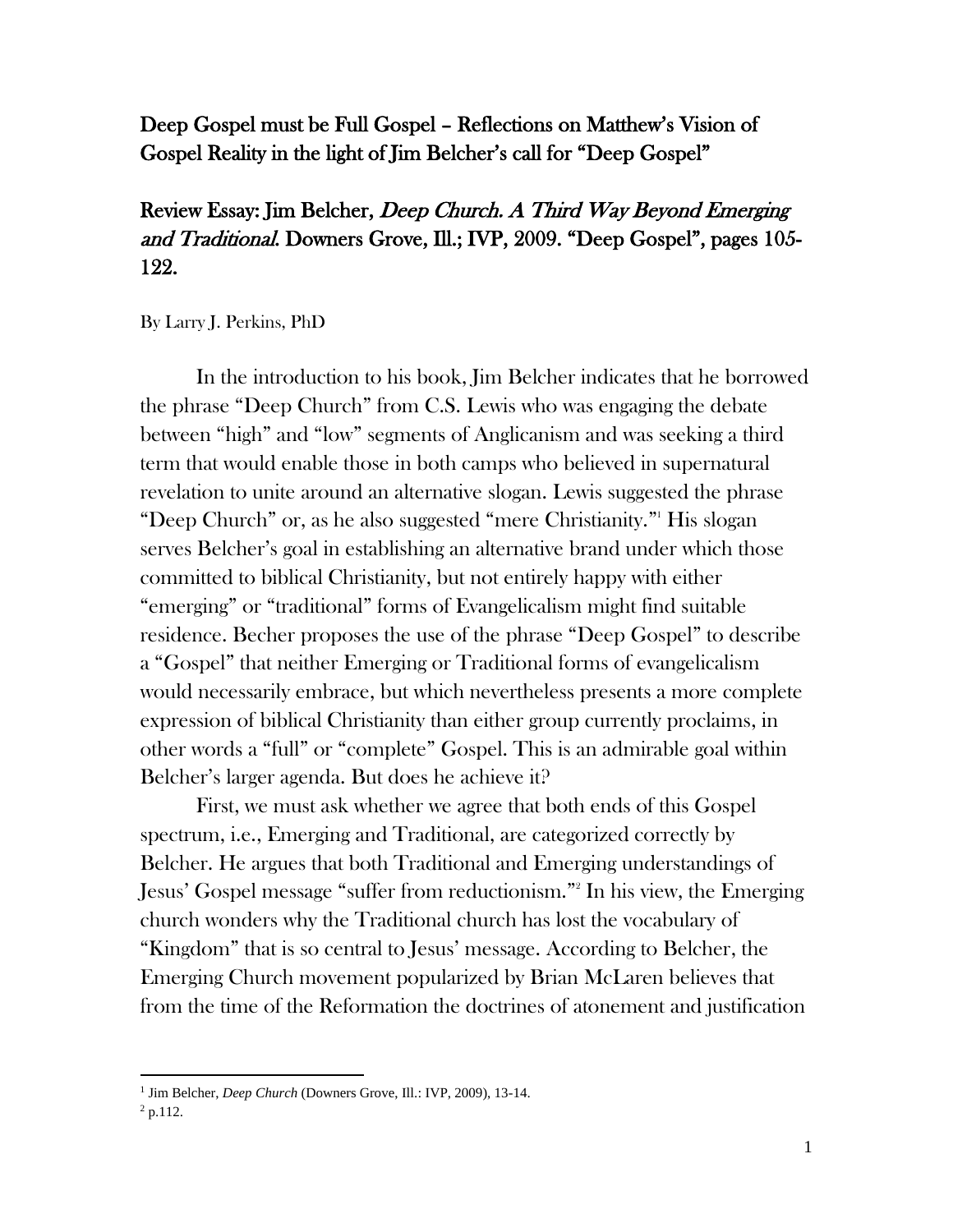have been emphasized to the exclusion of the Kingdom of God.<sup>3</sup> Belcher sees the Traditional church centred on individual salvation, with justification, atonement and penal substitution being central focuses, i.e., a Pauline flavor, while paying little attention given to the social impact that Jesus' teaching on the Kingdom expects. The Traditional Gospel urges personal salvation because of sin and based upon Jesus' substitutionary, atoning death and resurrection.

The Emerging Gospel<sup>4</sup> embraces a gospel that has social/cultural impact. Belcher is concerned that the Gospel of the Emerging church conversely reduces the Gospel to social action, obedience and moral living. "Without the doctrine of atonement at the center of Christianity,…it is easy to abandon the King of the Kingdom."<sup>5</sup> Referring to Darrell Guder, he worries that historically, "the mainline no longer linked social action to the proclamation of the gospel."<sup>6</sup> This dispute within evangelicalism about the place of the Kingdom in gospel definition is rather surprising. Thirty years ago, no less a theologian than Carl Henry, in Thesis Fourteen of his sixvolume theology entitled *God, Revelation and Authority*, argued that "The church approximates God's kingdom in miniature, mirroring to each generation the power and joy of the appropriated realities of divine revelation."<sup>7</sup> Concluding his chapter "Good News for the Oppressed" Henry says, "The Christian should know himself by spiritual birthright to be in the fallen world as a member of the already existing 'new community' which is not only called 'out of the world' but also dispersed through it as 'salt' and 'light.'… God's incarnation in Jesus Christ has in view the restoration of his fallen creation to its originally intended purpose."<sup>8</sup> Henry vigorously championed the message although it fell on deaf ears within the Evangelical constituency. This is significant because one would accuse Henry of embracing an Emerging church theology. 9

 $3$  p.109.

<sup>4</sup> The terms 'emerging' and 'emergent' have different connotations in this discussion. However, I would classify 'emergent' as a sub-category of 'emerging' church in the overall perspective.

 $5$  p.112.

 $6$  p.111.

<sup>7</sup> Carl Henry, *God, Revelation and Authority. Volume IV. God Who Speaks and Shows. Fifteen Theses. Part Three* (Waco, Texas: Word Books, Publisher, 1979):542.

<sup>8</sup> Ibid., 553

<sup>9</sup> Of course, there are many factors that can produce "gospel reductionism." In one sense every believer suffers from this malady because we do not grasp completely all that Scripture teaches us about "the good news of the Kingdom."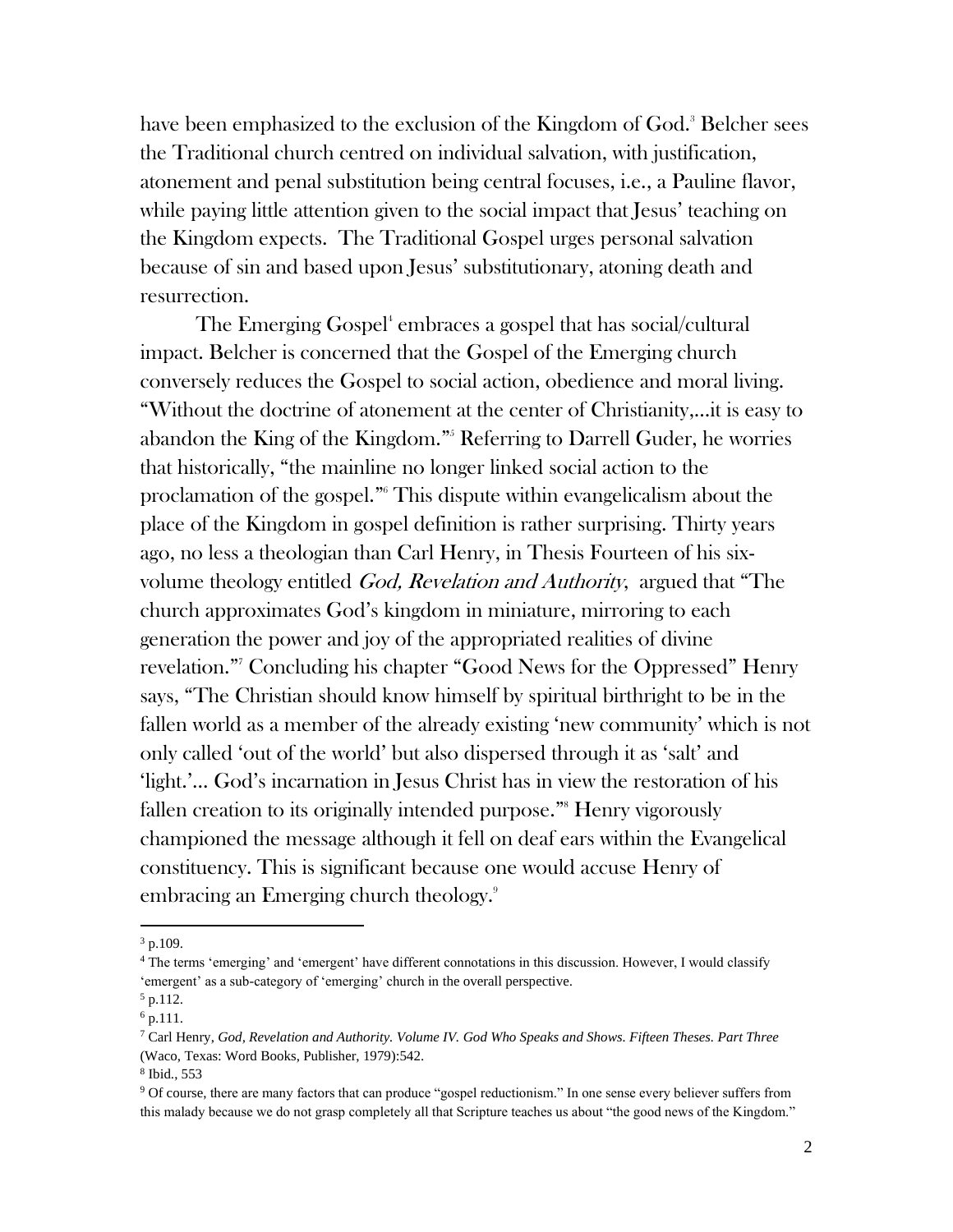Belcher paints with broad strokes, seeking to identify the key elements that fuel the dispute between the Emerging and Traditional church. His discussion echoes other debates – Jesus as Lord and Jesus as Saviour; personal salvation and social gospel; teaching of Jesus and teaching of Paul; Kingdom as present reality or future expectation. Focusing on one aspect of the Gospel message to the exclusion of other key elements tends to lead to a distorted and reduced Gospel and in some instances a non-Gospel, as Paul argued in Galatians 1. Also, the lack of integration between Kingdom teaching and the concept of justification as frequently portrayed in Paul's writings, at least in North American contexts, has much to do with the legacy of Dispensationalism. Belcher fairly summarizes the "Gospel-reduction" tendencies in both groups, although he admits that exceptions exist in both camps.

Belcher's general analysis and his plea for a "Deep Gospel" are sound. However, his presentation of the configurations of a "Deep Gospel" requires comment, first on minor issues and then on Belcher's proposal, using Matthew's vision of the Gospel as a grid.

### Minor Issues

#### Four Commitments

Belcher affirms that "[f]or the deep church, the gospel is at the center of all we do – our worship, discipleship, community groups, mercy ministry and cultural renewal (seeking the shalom of the city)."<sup>10</sup> He then suggests that four commitments are necessary for the church to have a complete and transforming Gospel: Gospel – Community – Mission – Shalom. In presenting this, Belcher is responding to McLaren's criticism that Traditional Evangelicalism has truncated the Gospel into "an individualistic theory, an abstraction with personal but not global import."<sup>11</sup> Belcher's responds by using the word "Gospel" to describe one part of God's missional program in the world, thereby perpetuating the idea that the term only applies to the personal

Canadians have to be particularly careful of the WEIRD effect: "WEIRD" is an acronym for: Western, educated, industrialized, rich and, democratic societies. Immersion in a specific culture does shape influences perceptions of the Gospel.

<sup>10</sup> Belcher, 121.

<sup>11</sup> Ibid., 108.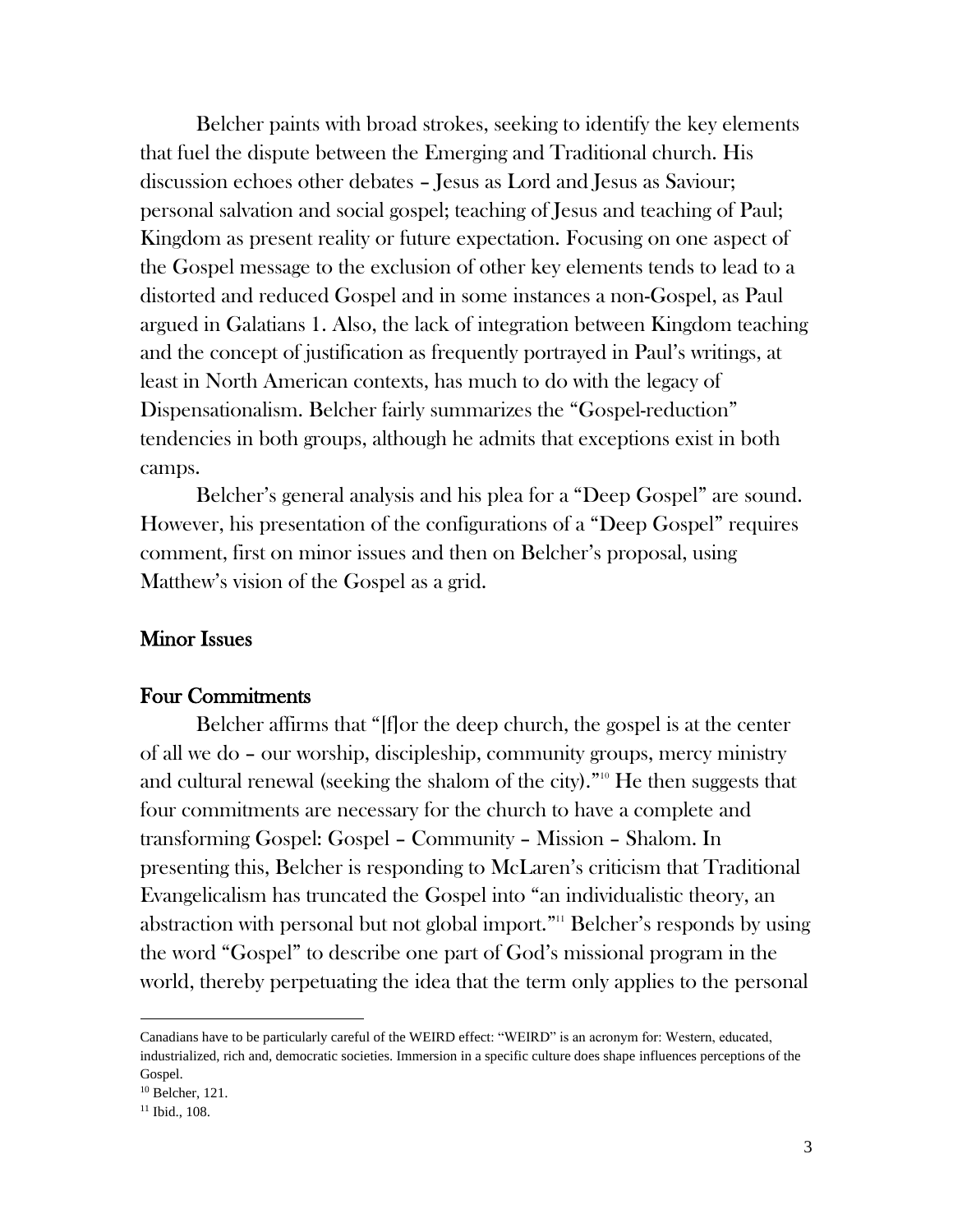and private response of an individual to Jesus' offer of salvation. He would respond better to McLaren's challenge if he were to reserve the term "Gospel," i.e., "good news of the Kingdom," to define the entirety of God's eschatological program for the redemption of humanity and creation. This is what Paul did in Romans and what the nascent church sought to communicate by defining the first four books of the New Testament as "Gospels." Perhaps terms such as "initiation" or "righteous standing" or the older term "conversion" would suit better and explain more clearly what he desires to define as the first of his four proposed commitments.

### "Grace ethics" combined with "Value ethics"

Belcher contends that "without the daily, renewing grace of God, which comes from the cross and is applied to my life by the Holy Spirit" believers end up with a new legalism as people try to "pull this virtue ethic off on their own."<sup>12</sup> However, believers will only discern and sustain the appropriate relationship between "Grace ethics" and "Value ethics", to use Belcher's terms, if they set them within "the story of what God is doing to create a new heaven and new earth."<sup>13</sup> Without the narrative of God's covenant purpose initiated with Abraham and fulfilled in the life and death of his Messiah, it will be impossible or at least very difficult for believers to discern God's goals and values, perceive how their 'called-life-in-Christ' fits into his program, and effectively integrate "Grace ethics" and "Value ethics" into a robust framework of "Kingdom ethics."

N.T. Wright has got it right when he urges evangelicals to embrace "the framework of Paul's vision of God's single plan of salvation, through Israel and hence through Israel's Messiah, for the sake of all nations and ultimately the whole cosmos."<sup>14</sup> Wright's challenge to North American evangelicals, to revisit their ecclesiology and discern more carefully the role of the church in the Messiah's mission, is urgently needed for precisely this reason – many have lost sight of God's story and greater intention by focusing upon either "Grace ethics" or "Value ethics." A "Deep Gospel" will proclaim this full story which integrates God's promise to Abraham, the Messiah's atoning life,

<sup>12</sup> Ibid., 119.

<sup>13</sup> Ibid., 118.

<sup>14</sup> N.T. Wright, *Justification. God's Plan and Paul's Vision* (Downers Grove, Ill.: IVP, 2009),247.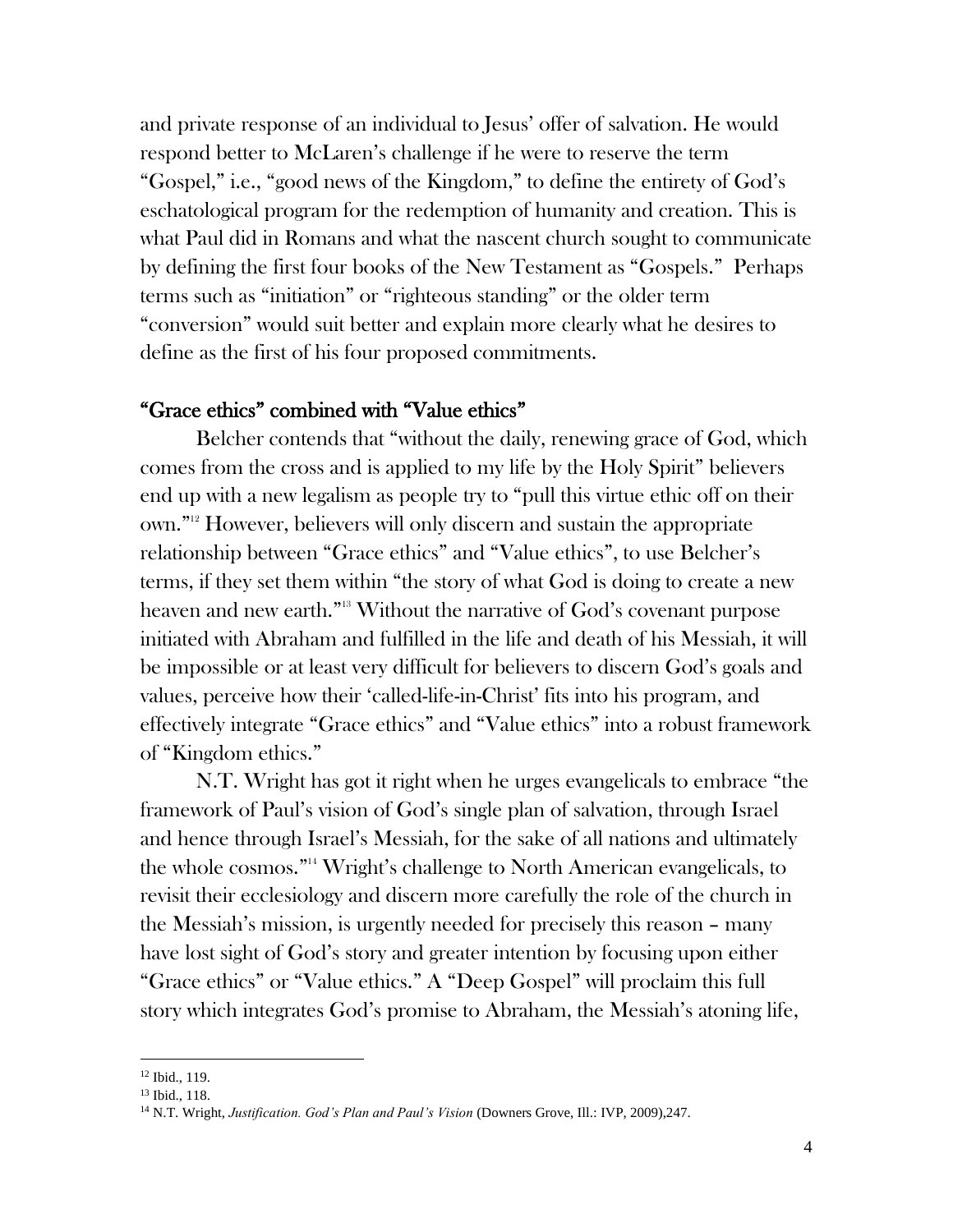death and resurrection, and evangelical engagement in the Messiah mission through justification by faith and the residence of the Holy Spirit, for purpose of including the nations in the people of God, just as Paul explained in Galatians and Romans, elucidating Jesus' Kingdom teaching.

#### The Challenge of Reductionism

Belcher is properly concerned about the danger of "Gospel reductionism." The only protection from reduction of the Gospel to something less than God intended it to be is immersion in study of the whole of Scripture, Old Testament and New Testament. "Deep Gospel" requires a commitment to the authority of the whole Scripture as described by Paul in 2 Timothy 3:16-17. If God's person is to be "thoroughly equipped for every good work," then the "Deep Study" of Scripture is the fundamental path to follow in order to understand and communicate a "Deep Gospel." Coupled with this has to be a humble acceptance of the Scriptures' continuing critique of our traditions. Evangelicalism needs primarily a "humble orthodoxy," one that avoids falling into the Pharisees' failure, using one part of Scripture as a reason to void obedience to another part of that same Scripture (Matthew 15:1-20). The disciples were unable and unwilling to hear Jesus because they were so enmeshed in traditional Jewish theology that their hearts were hardened to what God was doing. If it happened to Peter and Paul or James and John, it can happen to evangelicals today. Some degree of Gospel reductionism may result from pastors' inability to interact well with the Hebrew and Greek biblical texts and wrestle directly with the interpretation of those texts. The constant pressures upon pastors' time with multiple duties may lessen the time or motivation to engage deeply in the study of God's word. One antidote to the danger of Gospel reductionism is an ever-maturing competence in hermeneutics that generates a robust, biblical, missional systematic theology. Another antidote would be churches so committed to "Deep Gospel" that they ensure their primary pastoral leaders can commit the time and effort necessary to preach and teach such a "Deep Gospel."

What must the church's presentation of Jesus' "good news" communicate if it is to be a deep, full Gospel? Matthew's presentation has been considered in the history of the church the most complete repository of Jesus' teaching and holds first place in the New Testament Canon. It written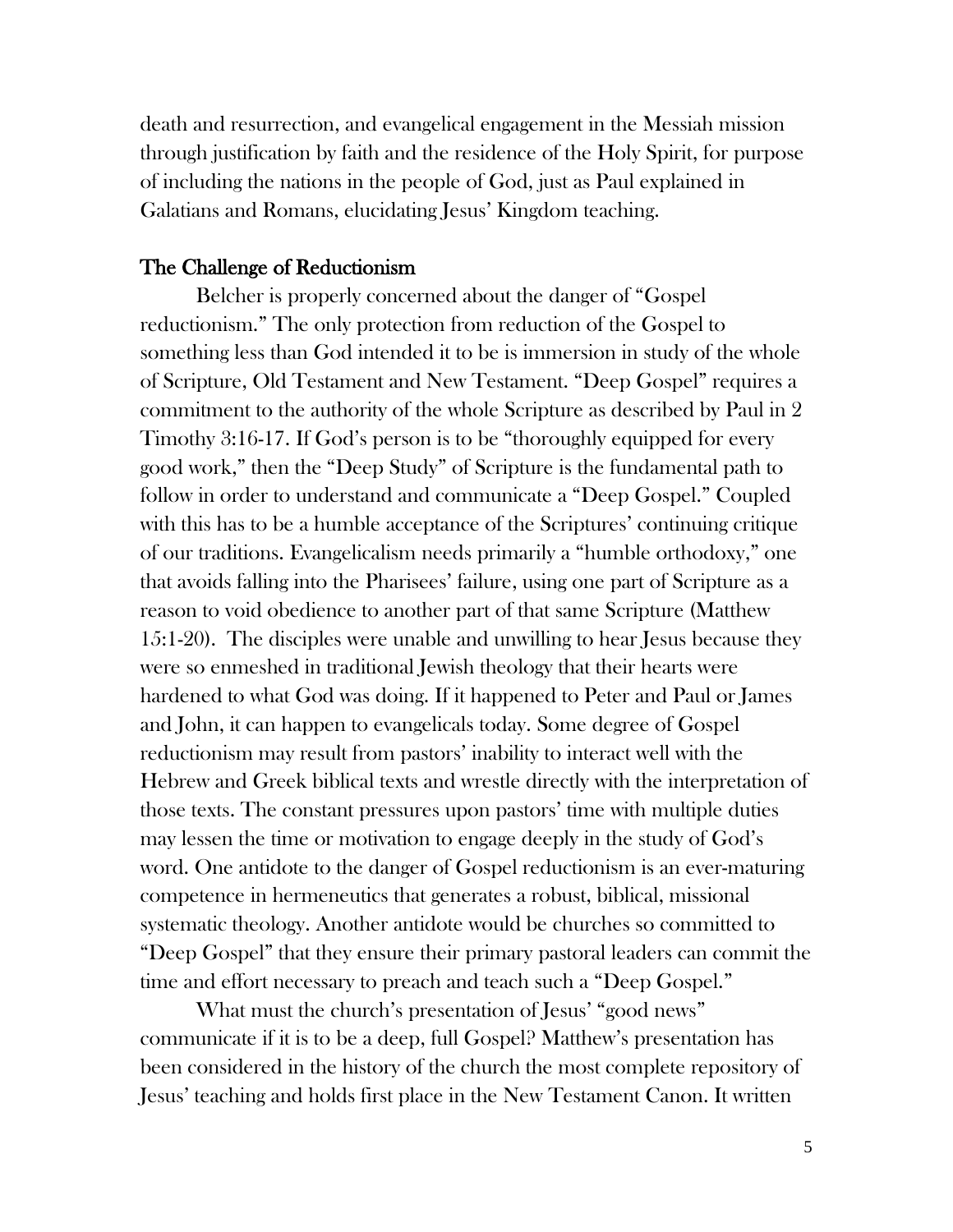about 40-50 years after the time of Jesus, sufficient time to reflect upon the decades of "good news" proclamation Jews and non-Jews.

## "Deep Gospel," as Defined by Matthew's Gospel Narrative

### Matthew Defines His Understanding of Gospel

Matthew defines his understanding of Gospel in all five of his discourse units, as well, as in his portrayal of Jesus' entire mission, as fulfillment of God's "righteousness," i.e., his commitment to his covenant promises. Biblical theology discerned long ago that God reveals himself in word and deed. The incarnate Christ used the same modes to communicate τὸ εὐαγγέλιον τῆς βασιλείας ("the good news of the Kingdom") (Matthew 4:23), characterized as διδάσκων ... κηρύσσειν ... θεραπεύειν teaching…proclamation… healing").

Matthew does not use the noun τὸ εὐαγγέλιον ("good news") frequently (4:23; 9:35; 24:14; 26:13), but when he does, apart from 26:13, he defines it by the noun ἡ βασιλεῖα. The reference in 9:35 virtually repeats  $4:23<sup>15</sup>$  as an editorial comment by the writer summarizing the methods of Jesus' mission. These two references enclose the Sermon on the Mount and the cluster of miracles that follow (Matthew 4-9), thereby affirming that both his deeds and his words that comprise "the good news of the kingdom." Only in Matthew is this term qualified directly by the noun ή βασιλεῖα,<sup>16</sup> perhaps indicating that in Matthew's view the word "εὐαγγέλιον" is not sufficient in and of itself to refer technically to Jesus' message and mission. Initially then, the "good news" focuses upon the renewed exercise of God's rule in history expressed through Jesus' words and deeds as defined in Matthew 4-9, and requiring a response of repentance.

In 24:14 Jesus prophesied that κηρυχθήσεται τοῦτο τὸ εὐαγγέλιον τῆς βασιλείας ἐν ὅλῃ τῇ οἰκουμένῃ ("this good news of the kingdom shall be proclaimed in the whole inhabited world"), despite the opposition that

<sup>&</sup>lt;sup>15</sup> Matthew inserts these references in his own summaries, thus indicating that he is purposeful in his use of this phrase to define the content of Jesus' message and mission.

<sup>16</sup> For a detailed examination of Matthew's use of Kingdom language see Jonathan T. Pennington, *Heaven and Earth in the Gospel of Matthew* (Grand Rapids, MI: Baker Academic, 2009), especially chapter 12. He also argues that the concept of βασιλεία in Jesus' teaching finds its referential setting in the book of Daniel.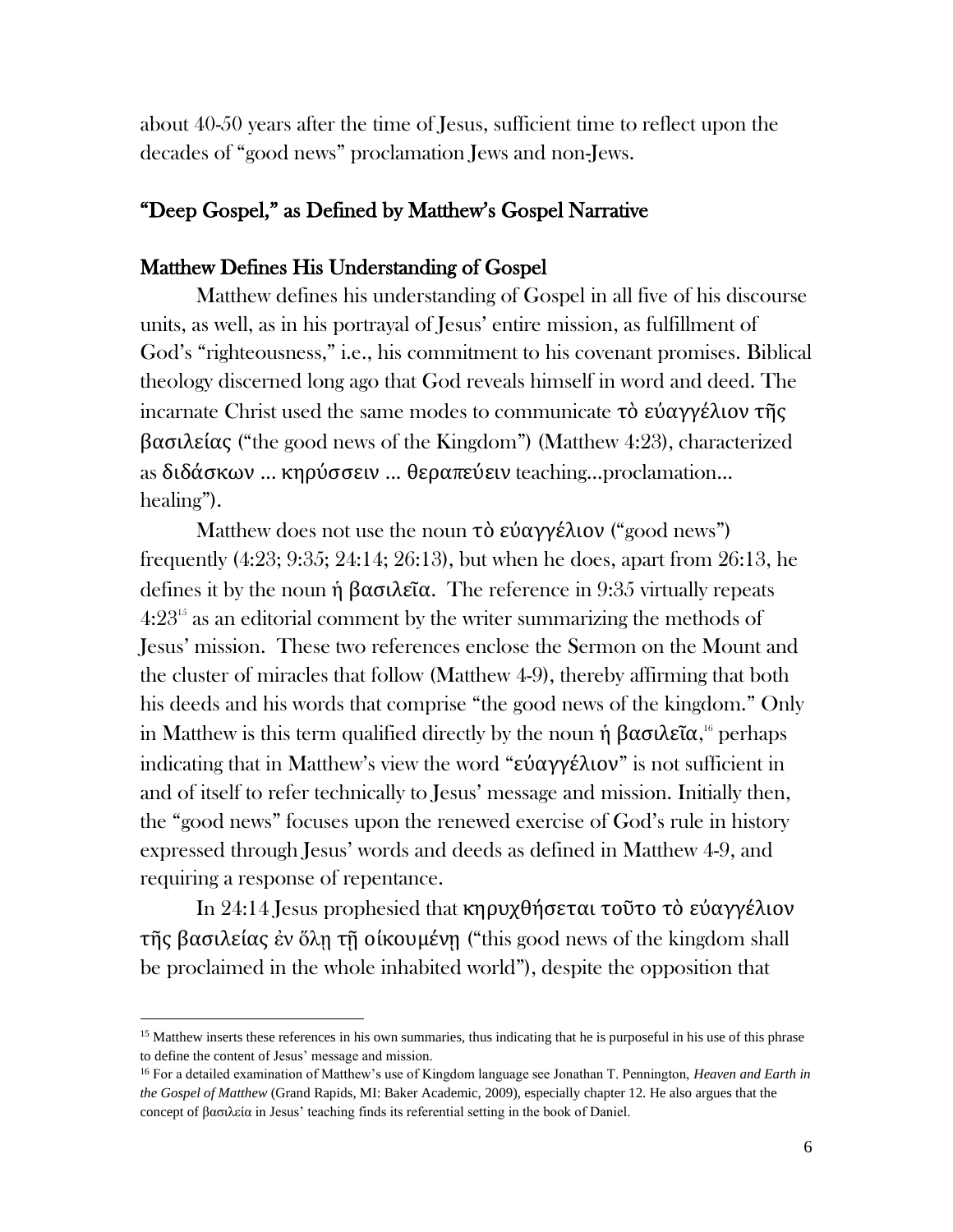arises to eliminate this witness. Jesus made a similar statement in 26:13 (ἀμὴν λέγω ὑμῖν, ὅπου ἐὰν κηρυχθῇ τὸ εὐαγγέλιον τοῦτο ἐν ὅλῳ τῷ κόσμῳ ("truly I say to you, wherever this good news is proclaimed in the whole world")). What is unusual is Jesus' use of the demonstrative pronoun τοῦτο (this) to define "the gospel of the kingdom" (cf. Mark 13:10 τὸ εὐαγγέλιον; Luke has no equivalent) in these two contexts. In both cases, Matthew reads the demonstrative pronoun in distinction from the Markan parallels (Mark 13:10; 14:9). Nolland argues that the pronoun locates this proclamation in the post-resurrection mission of the disciples, but identifies this "good news" with that which Jesus himself proclaimed and demonstrated.<sup>17</sup> If Matthew intends his gospel narrative to be read as the post-resurrection proclamation of the church, and because this expression occurs in the last discourse (23/24-25) which focuses on the significance of Jesus' death, resurrection and return, for Matthew "this goοd news" includes the entire scope of the Messiah's ministry, from beginning to end, i.e., eternity, and thus has an eschatological dimension.

τὸ εὐαγγέλιον for Matthew has its locus in "Kingdom theology" which comprises the entire mission of Jesus Messiah. God is doing a new thing in fulfillment of previous promises, defined in the Jewish Scriptures. This is the "good news of the kingdom." Humans must respond to Jesus' teaching, proclamation and miraculous activities with repentance and "obedient following," even at the risk of death. For this reason Jesus' followers will "proclaim" it, will "teach" its significance, and will demonstrate its power in miraculous ways. Matthew expects the same loyalty that pious Jews gave to the Law and its practices in the Second Temple period in the face of foreign opposition. Part of the "good news" is that Jesus is "Lord" and he will judge all humans in accord with their deeds (Matthew 7:13-27; 16:27). The wise will hear and respond to his divine word, by constructing the rest of their lives in accord with his teaching.<sup>18</sup>

<sup>17</sup> John Nolland, *The Gospel of Matthew. The New International Greek Testament Commentary* (Grand Rapids, MI: Eerdmans, 2005), 1055.

<sup>&</sup>lt;sup>18</sup> Another question to consider is the way in which Matthew 28:19-20 define "this gospel of the Kingdom" as a postresurrection proclamation and activity.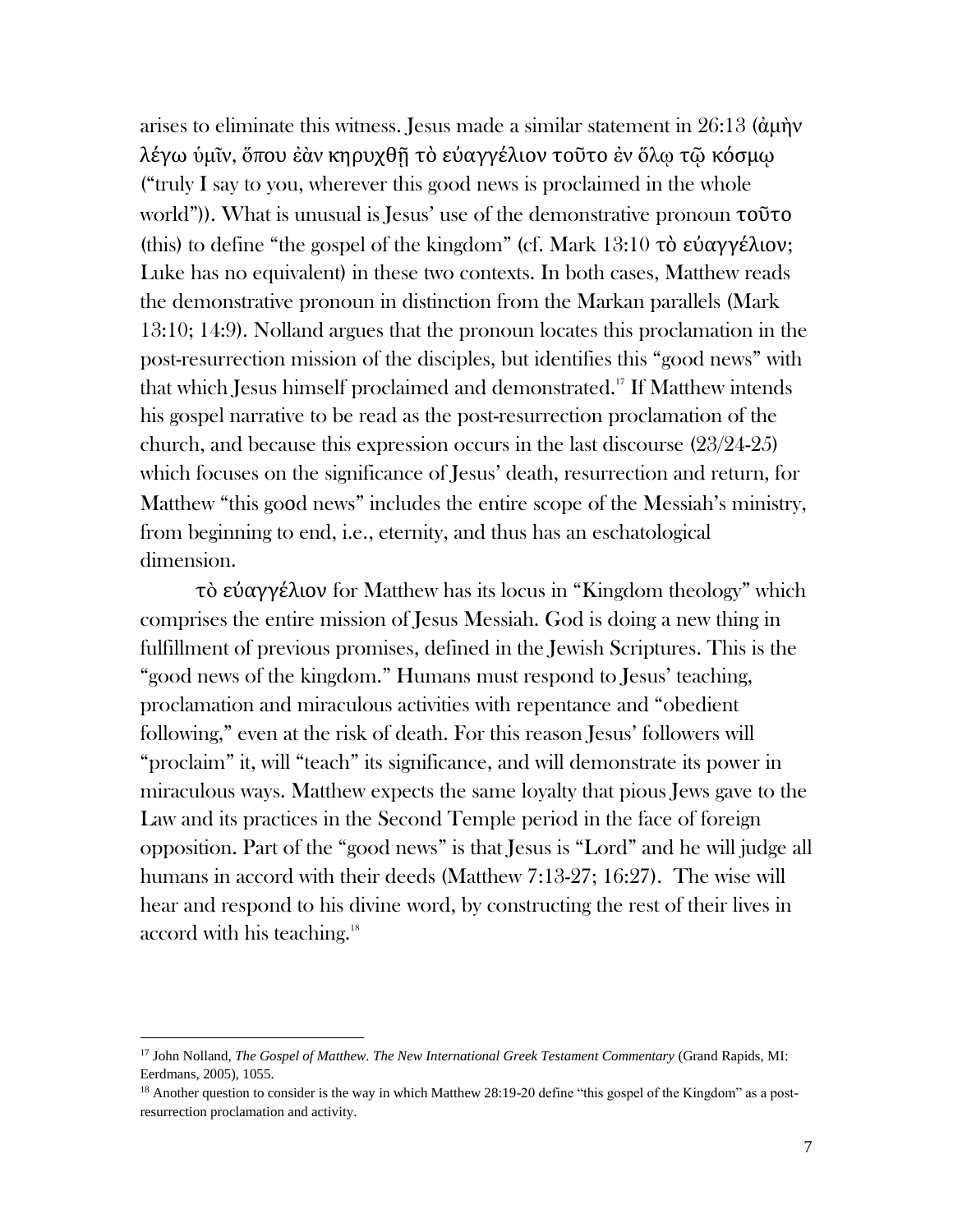## Matthew Locates the Significance of Jesus' Death Within the Larger Purposes of God's Covenant with Israel

The reign of God only finds expression in redemption as God remains faithful to his covenant promises, now affirmed in and brought to completion in the life, death and resurrection of the Messiah. In Matthew's presentation of "the good news of the Kingdom," Jesus initially is presented as the Messiah who σώσει τὸν λαὸν αύτοῦ ἀπὸ τὼν ἁμαρτιῶν αύτῶν ("will save his people from their sins" 1:21) and who comes as Έμμανουήλ (a name meaning "God with us"), just as Isaiah had prophesied (Isa. 7:14; 8:8, 10). This epithet expresses his mission and his status. At his baptism Jesus declares that his baptism is a God-ordained action because πρέπον ἐστὶν ἡμῖν πληρῶσαι πᾶσαν δικαιοσύνην ("it is necessary for us to bring to completion/fulfillment all righteousness"; 3:15). Presumably the "us" includes John and Jesus as they carry out the roles assigned to them in God's plan. The many references to the Jewish Scriptures in Matthew's Gospel and their "fulfillment" in the various aspects of Jesus' life and ministry connects his mission integrally with God's faithful response to his covenant with Abraham and thus his determination to act "in the right" or justly.

Jesus' "good news" in Matthew's narrative locates itself completely within the framework of God's prior promises to Israel. The consistent call by Jesus for Jewish people to repent and seek forgiveness for sins underlines their failure to live obediently to the Mosaic covenant (especially as articulated in Deuteronomy 30-31) such that "all the families of the earth would be blessed" (Genesis 12,15,18). In the initial genealogy, Matthew begins the story of Jesus with Abraham. Jesus is Χριστοῦ υἱοῦ Δαυὶδ υἱοῦ Ἀβραάμ ("of the Messiah, son of David, son of Abraham"), a setting we cannot ignore and still be able to grasp the essence of "the good news" centred in and brought by Jesus. In the seventh woe that Jesus pronounced against the Jewish religious leaders, he reminds them of the murderous actions their ancestors took against προφήτας καὶ σοφοὺς καὶ γραμματεῖς ("prophets and wise people and scribes"; Matthew 23:34), rejecting God's message, even to the point of killing Zacharios ben Barachios μεταξὺ τοῦ ναοῦ καὶ τοῦ θυσιαστηρίου ("between the sanctuary and the altar"; Matthew 23:35). The result of this rebellious response is that Israel's house is left to them ἔρημος ("desolate";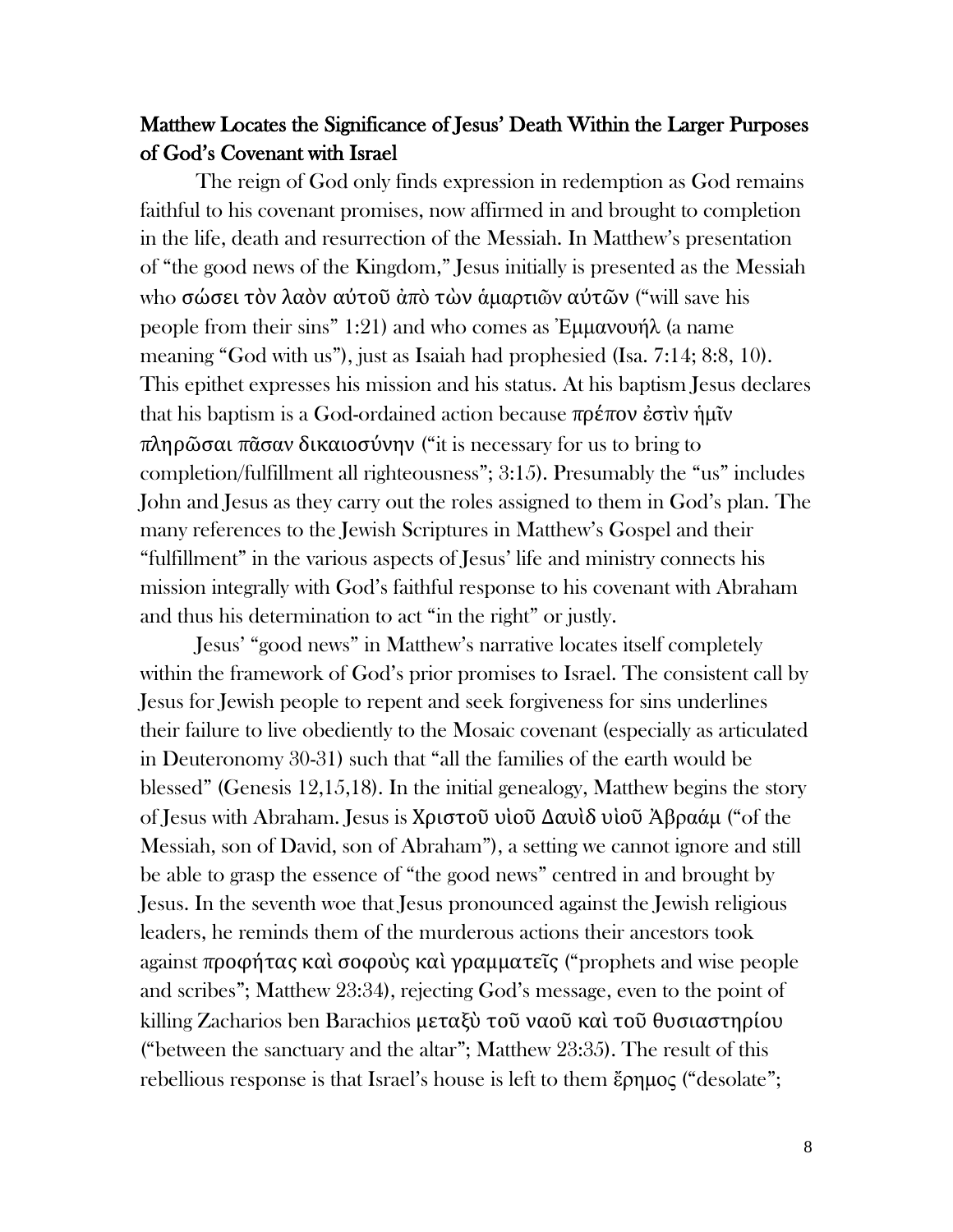Matthew 23:38, probably a reference to Jeremiah's oracle against the temple recorded in Jeremiah 7). Jesus is ὁ ἐρχόμενος ἐν ὀνόματι κυρίου ("the one who comes in the name of the Lord": Matthew 23:39; cf. Psalm 118:26), to fill the role that Israel failed to fulfill and present a renewed opportunity, a new covenant within which Jew and non-Jew would be able to serve as God's people and enjoy the blessings promised to the nations in God's covenant to Abraham. This is the meaning of Jesus' concluding statement in the Parable of the Tenant Farmers (Matthew 21:33-43):

ἀφθήσεται ἀφ'ὑμῶν ἡ βασιλεία τοῦ θεοῦ καὶ δοθήσεται ἔθνει ποιοῦντι τοὺς καρποὐς αὐτῆς. 19

Matthew makes very clear the historical roots of "the good news" in God's dealings with Israel. However, he also emphasizes the other terminus on the salvation continuum, namely the return of Jesus and the consummation of God's plans. This eschatological dimension of "the good news," stretching from Abraham to the second coming of the Messiah, has to form part of the warp and woof of τὸ εὐαγγέλιον that churches proclaim, lest it be deficient and thus distorted. Matthew's eschatology finds expression in various contexts:

8:11 – peoples from all over the world will enjoy the benefits of God's covenant "in the Kingdom of heaven."

19:28 – Jesus announces a παλιγγενεσία ("renewal") when "the son of man shall sit upon his glorious throne," and his followers will join in him in governing the "the twelve tribes of Israel."

28:19-20 – Jesus affirms that there will be ἡ συντελεία τοῦ αἰῶνος ("the end of the age," cf.  $13:39, 40, 49; 24:3$ ). In his explanation of the Parable of the Weeds Jesus used this terminology twice, as well as once in the Parable of the Net of Fishes. His appearance at "the end of the age" will be markedly different from his current incarnation.

<sup>&</sup>lt;sup>19</sup> ESV: "the kingdom of God will be taken away from you and given to a people [nation?; cf. Exodus 19:5-6] producing its fruits."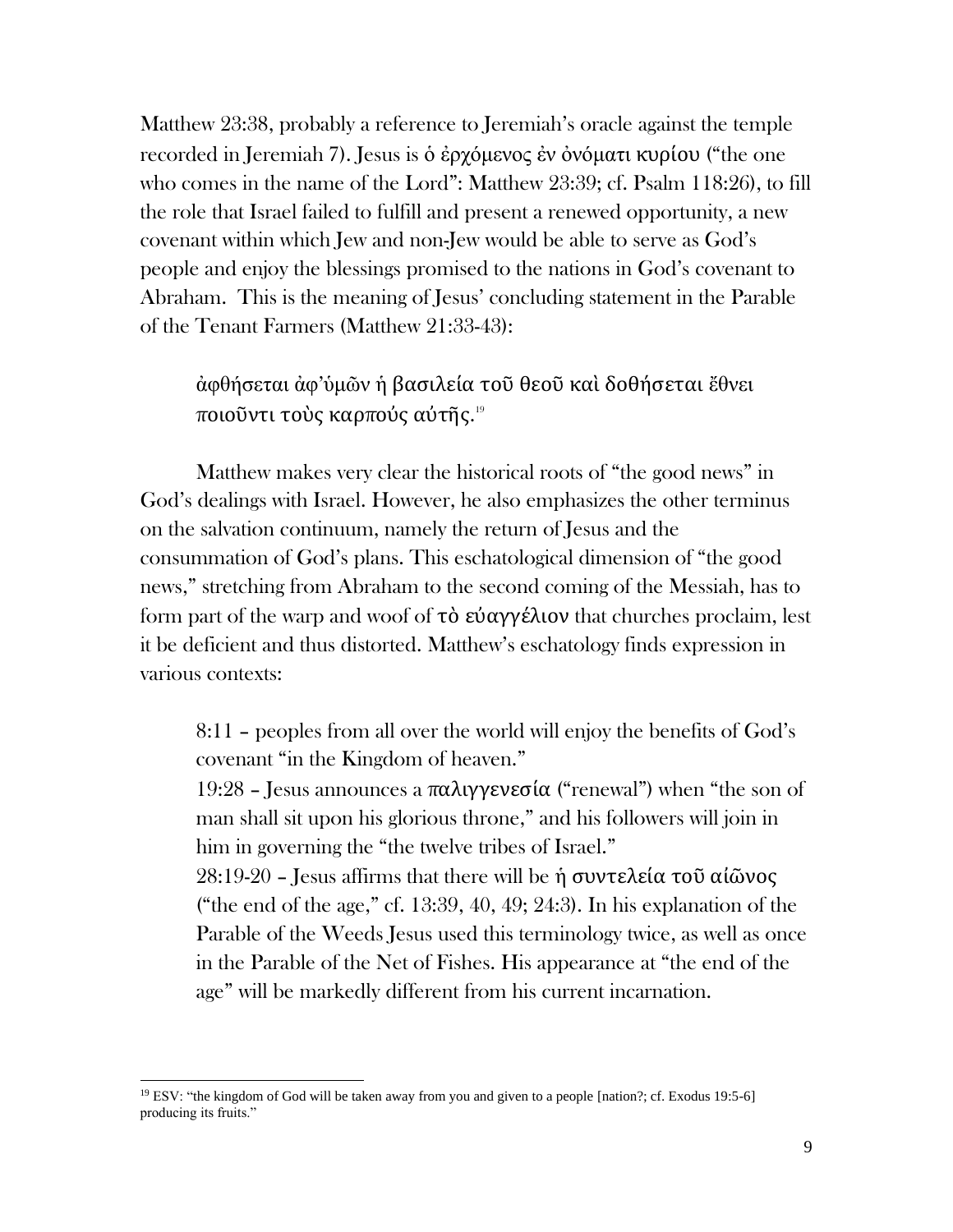Matthew's concept of Jesus' "good news" is thoroughly eschatological. To proclaim "good news" that claims to represent Jesus' message, but to strip it of these significant salvation history and eschatological dimensions, inevitably results in a deficient Gospel.

### The Focus of the "Good News"

Jesus' "Good News" focuses on one primary outcome, the establishment of the Messianic Assembly (16:18). Personal and corporate elements of Kingdom theology, as well as the Messiah's death and resurrection, find coherence in this messianic, missional priority. The previous section considered Matthew's perspective on the past and future aspects of "the good news." This section considers how Matthew defines the implications of "the good news" for the present time, the in-between time.

Matthew incorporates two commissions into his narrative. In the first commission, Jesus sends the twelve apostles throughout Israel to proclaim ἤγγικεν ἡ βασιλεία τῶν οὐρανῶν ("the kingdom of heaven has come near/arrived"; 10:7) and with full authority to "heal sick people, raise dead people, cleanse leprous people, cast out demons." The structure of his command mirrors that found in 28:19:

10:7 πορεύεσθε δὲ μᾶλλον πρὸς τὰ πρόβατα τὰ ἀπολωλότα οἴκου Ἰσραήλ...πορευόμενοι δὲ...κηρύσσετε ("go rather to the lost sheep of Israel's house…and as you go…proclaim")

28:19 πορευθέντες...μαθητεύσατε πάντα τὰ ἔθνη...βαπτίζοντες...διδάσκοντες ("as you go… make all nations disciples…baptizing,…teaching")

In the first commission, Jesus empowers his twelve apostles to summon Israel, through proclamation in word and deed, to respond to the Messiah's presence and mission. As they go, they replicate the ministry of the Messiah – proclamation and healing. In the second commission, Jesus empowers his eleven disciples to multiply themselves as disciples, using baptism and teaching as the primary means to incorporate all nations into the people of God. These commissions have different purposes because they occur at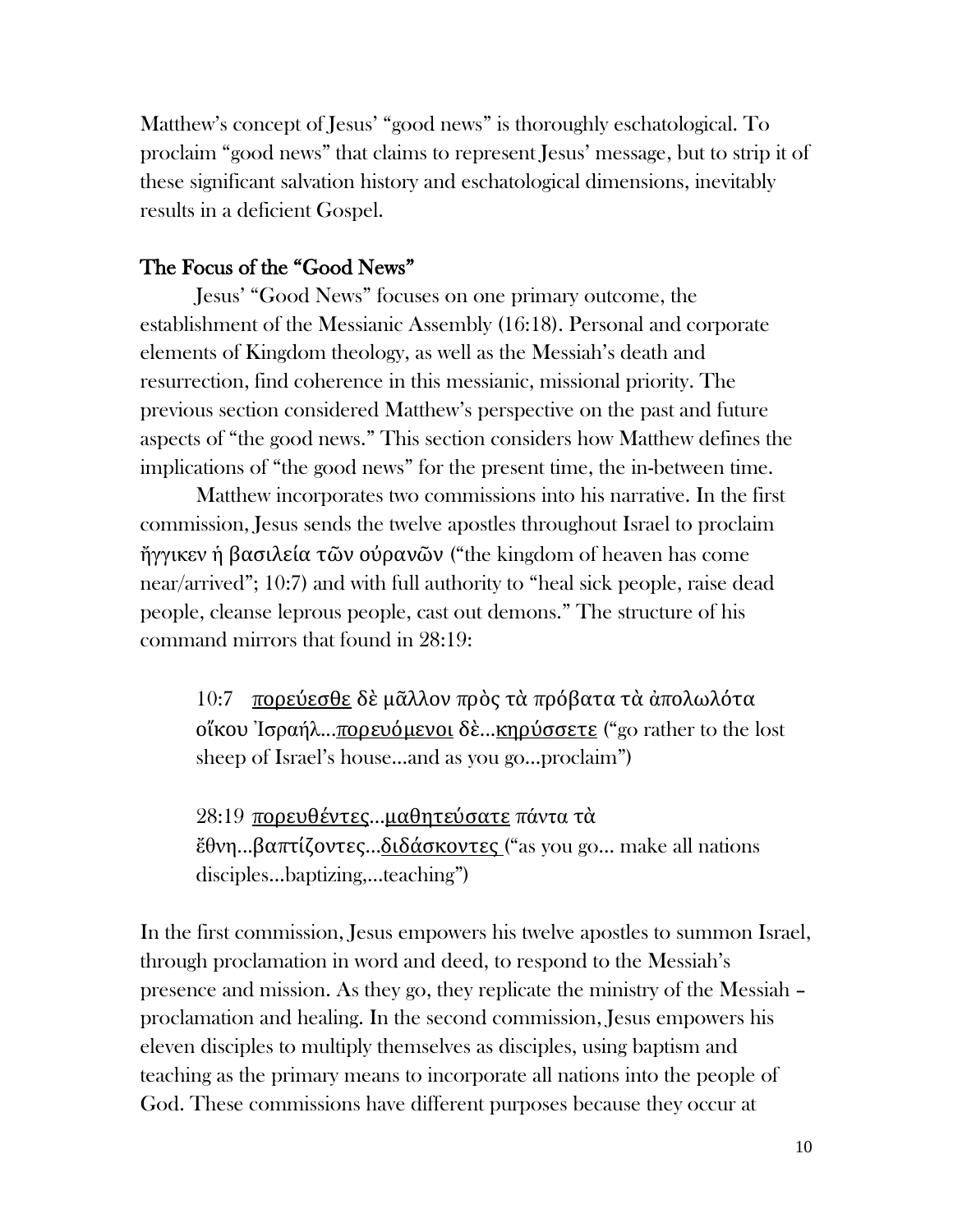different stages in God's program, separated by the death and resurrection of Jesus Messiah, with all of its implications.<sup>20</sup>

These commissions indicate that Jesus' mission extended beyond his personal, human experience and had as its central objective the development of a group of disciples who lived in obedience to his values, purposes, and ethics. In Matthew 16:18, Jesus told Peter his primary intent: οἰκοδομήσω μου τὴν ἐκκλησίαν ("I will build my assembly"). The foundations for this new assembly are the very person of Jesus, the Messiah, the Son of God. Humans who put confidence in the claims and promises of God will become part of this re-visioned assembly. The term "assembly" rather than "church" is used to keep focus on the fact that Jesus' purpose is the creation of the Messiah's people.

Many scholars argue that Jesus would not and did not use this term ἐκκλησία (whether in Aramaic or Greek form). This discloses a failure to note its significant usage in the Greek translation of the Old Testament. Beginning with Greek Deuteronomy, critical texts describe the congregation of Israel as ἡ ἐκκλησία κυρίου ("the assembly of Yahweh"; 23:1, 2, 3, 8), which has very clear boundaries. The entire "assembly of Israel" receives the Song of Moses (31:30). Psalm 88(89):6 refers to ἡ ἐκκλησία τῶν ἁγίων ("the assembly of the holy ones") which may describe the heavenly assembly but, according to Psalm 149:1, God's praise is ἐν ἐκκλησίᾳ ὁσίων ("in an assembly of the devout"). Many similar examples could be cited, particularly from the Greek translation of Chronicles. In the Old Testament, the assembly of God's people based upon his covenant is his ἐκκλησία and his Messiah comes to revision and re-create the assembly of those who are loyal to God and his Messiah. As a term, it was frequently used to describe the covenant community of Israel. When Jesus used this term to define the core outcome of his mission, he was making "ecclesiology" central to his purpose.

A "Deep Gospel," if it is to be consistent with the emphasis of Jesus and subsequently Matthew's narrative, should similarly have this vision of the Messianic assembly (μου τὴν ἐκκλησίαν) as a primary frame of reference. Note the emphatic position of the possessive pronoun "my." In other words, the "good news" is that the Messiah has determined to complete God's

 $20$  Note the different ways in which Jesus orders these respective commissions to be completed.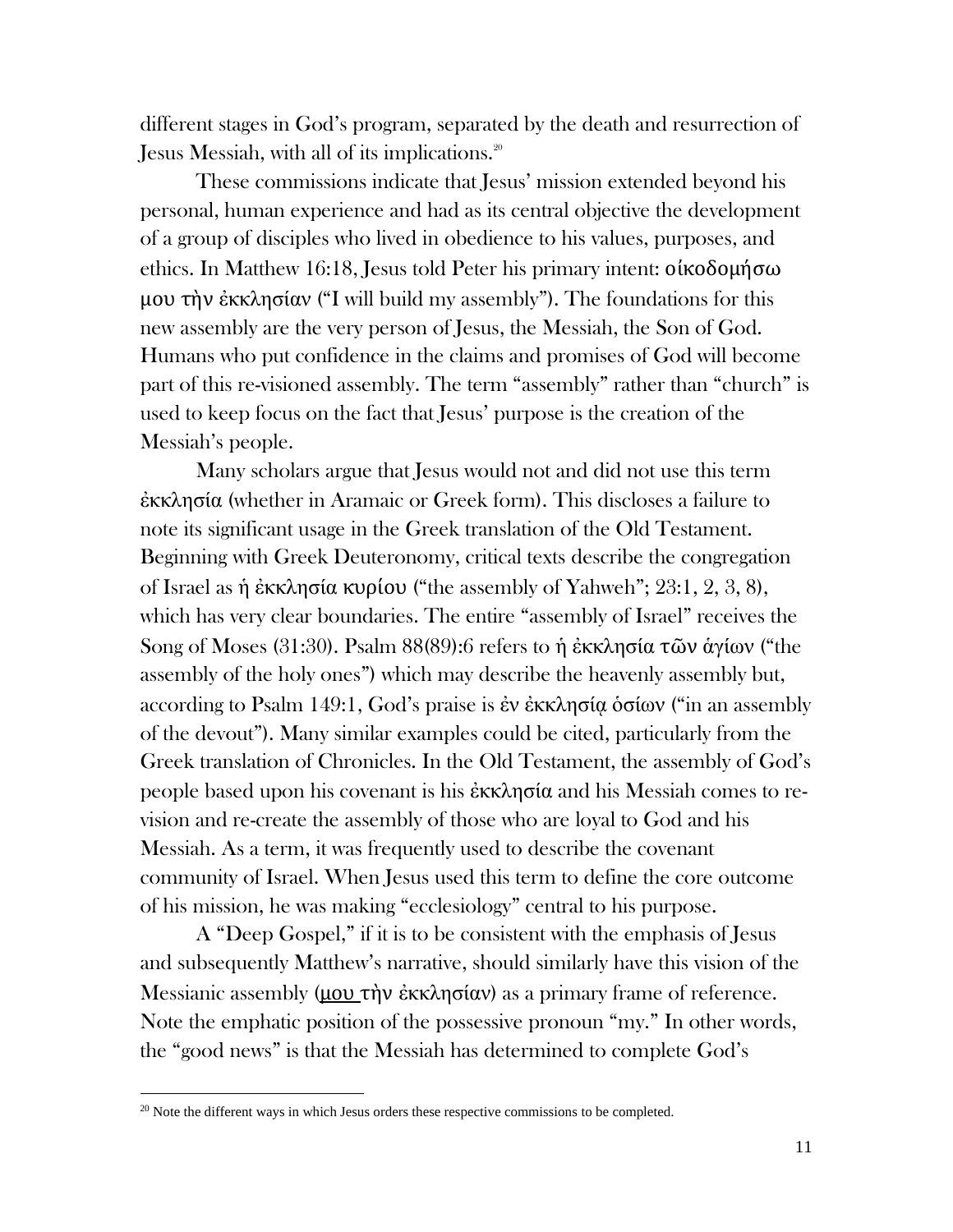covenant promise to Abraham. As Paul argues in Galatians 3:25-29, through Jesus' life, death and resurrection all who put faith in Jesus Messiah can claim to be "sons of Abraham." The message cannot have an individualistic focus that fails to celebrate the new community into which a new believer enters through baptism, or ignores Jesus' emphasis that commitment to him results in commitment to his assembly, as difficult and challenging as this might be. $2<sup>11</sup>$ Through this new assembly, the Messiah by means of his resident Spirit implements his Kingdom program within history. "The good news" is that human beings can be part of this assembly. According to Revelation 7:9, it will become so great that it cannot be numbered as it stands before God's throne and the Lamb. This assembly's form and essence as defined by Jesus must govern its contemporary functions and structures.

A "gospel" devoid of this 'ecclesial' dimension or only tangentially related to it comes very close to being a non-gospel, i.e., a failed expression of Jesus' good news. Jesus himself claims that his assembly will overpower the very gates of Hades, i.e., death itself and all the powers associated with it. In his chapter on "Deep Ecclesiology," Belcher focuses primarily on issues of structure, leadership and worship and how current models reflect biblical principles and/or tradition. Unless the understanding of the "Messianic Assembly" that Jesus articulates as part of his "good news of the kingdom," is recovered, churches will not succeed in forming "Deep Ecclesiology."<sup>22</sup>

#### The Mission of the Messianic Community

The foundation of the Messianic Community is the sacrificial death and resurrection of Jesus, with the subsequent gift of the Holy Spirit, but the mission of this community is to be a living, prophetic challenge to all peoples to embrace the wisdom of God as expressed in the Gospel of Jesus Christ. In his chapter entitled "Deep Gospel" Belcher refers to the work of Hans Boersma who "is trying to find a way to safeguard the doctrine of penal atonement while rooting it deeply in the message of the kingdom."<sup>23</sup> This is the direction churches must take. Paul was not being heretical in his

 $21$  Paul's celebration of the Messiah's assembly reaches astonishing levels in Ephesians 5:24-33.

 $^{22}$  In saying this I do not dispute the need for the organism of the Kingdom body to have appropriate organization.

<sup>23</sup> Belcher, *Deep Church,* 116-117. Hans Boersma, *Violence, Hospitality, and the Cross* (Grand Rapids, MI: Baker Academic, 2004).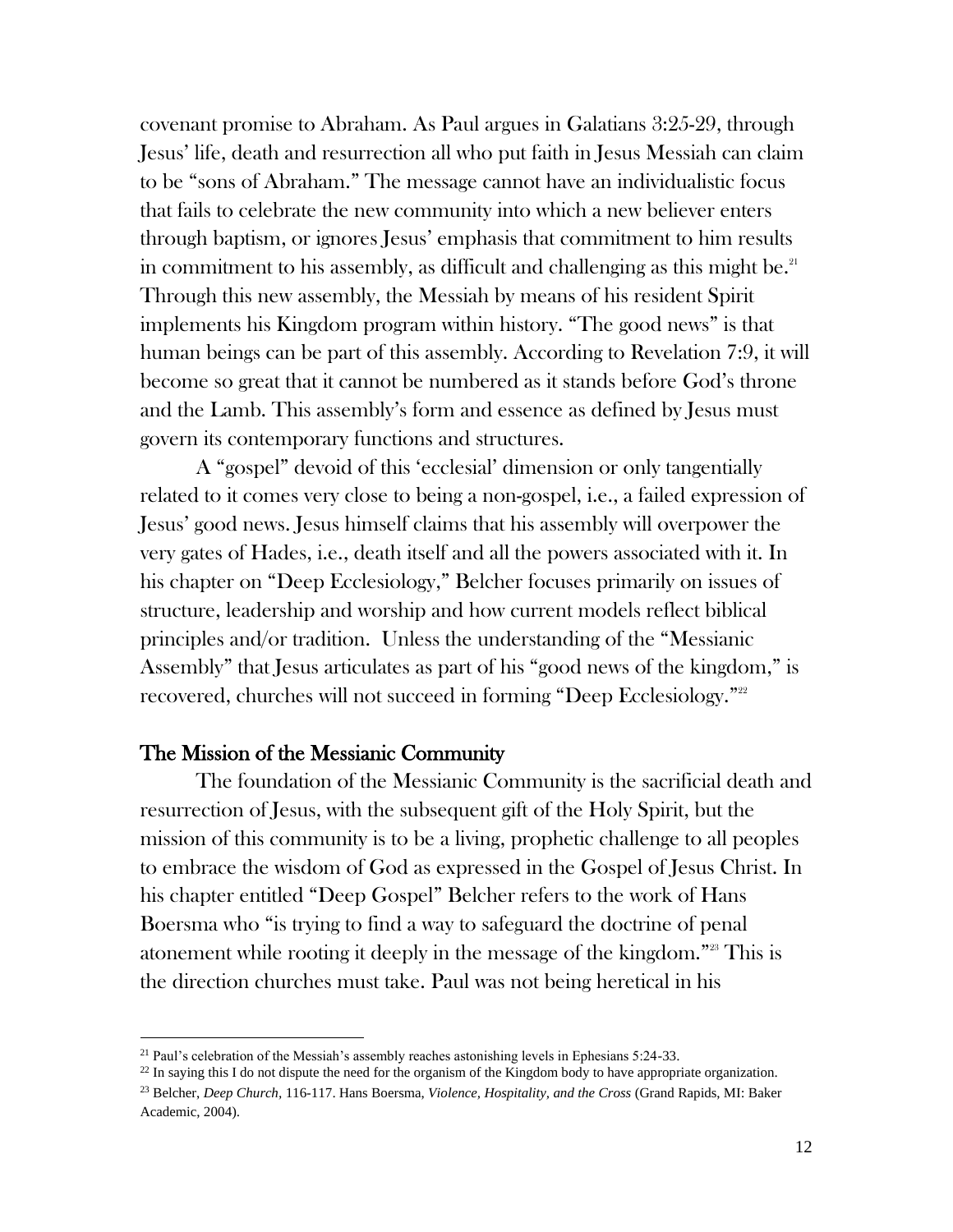theological understanding of the significance of Jesus' death and use of language that describes the atonement as substitutionary, and in some sense penal, as well as demonstrating the victory of God over sin, death and hell, and giving opportunity for reconciliation. This was not a substantive and fundamental remake of Christianity on Paul's terms, in response to which the written Gospels are a necessary corrective. As Paul argues in Galatians 2, the "pillars of the church," i.e., Peter, James and John, agree with his presentation of "the good news." Similarly, in Luke-Acts we sense no discrepancy between "the good news" Jesus announces and the message Peter and Paul proclaim. Passages such as 1 Corinthians 15:1-8 and Romans 1:1, 3 & 5 fundamentally connect Paul's presentation and the "good news" of Jesus, or Peter's rehearsal of "the good news" in his proclamation to Cornelius in Acts 10:34-43 and its relationship to the content of the written Gospels. Scot McKnight proposes that "what unifies Jesus and Paul [is] that both witness to Jesus as the center of God's story."<sup>24</sup> This is the correct, biblical perspective to take.

What does Jesus in Matthew's narrative say about his role in "the good news?" First, he is the primary means through which God is completing Israel's story. Whether the trajectory of God's salvation is followed backwards or forwards, Jesus sits at the very centre of the enterprise. Beyond Matthew's post-resurrection claim, this is the very essence of Jesus' message. Jesus' response to John the Baptist in Matthew 11 ends with his remarkable confession that only through Jesus can humans τὸν πατέρα ... ἐπιγινώσκει ("know/acknowledge…the father") and that this "unveiling" of the father comes at the discretion of the son (11:27). Only Jesus can provide true "rest." Jesus' declares in response to Peter's confession that he is Messiah and he claims that it is "my assembly" that will confound Hades itself (16:18). In the ending to the Parable of the Tenant Farmers (21:33-44), Jesus proclaims that he is the "cornerstone" (cf. Psalm 118:22-23) and in v. 44, warns that personal devastation comes to those who reject this "stone" that God has set to be the foundation for his new temple, built upon the living stone and composed of living stones. Jesus' explain his death to his disciples in 26:28 as τοῦτο γάρ ἐστιν τὸ αἷμα μου τῆς διαθήκης τὸ περὶ πολλῶν ἐκχυννόμενον εἰς ἄφεσιν ἁμαρτιῶν ("for this is the blood of my covenant [or "my blood of the

<sup>24</sup> Scot McKnight, "Jesus vs. Paul," *Christianity Today*,

http://www.christianitytoday.com/ct/2010/december/9.25.html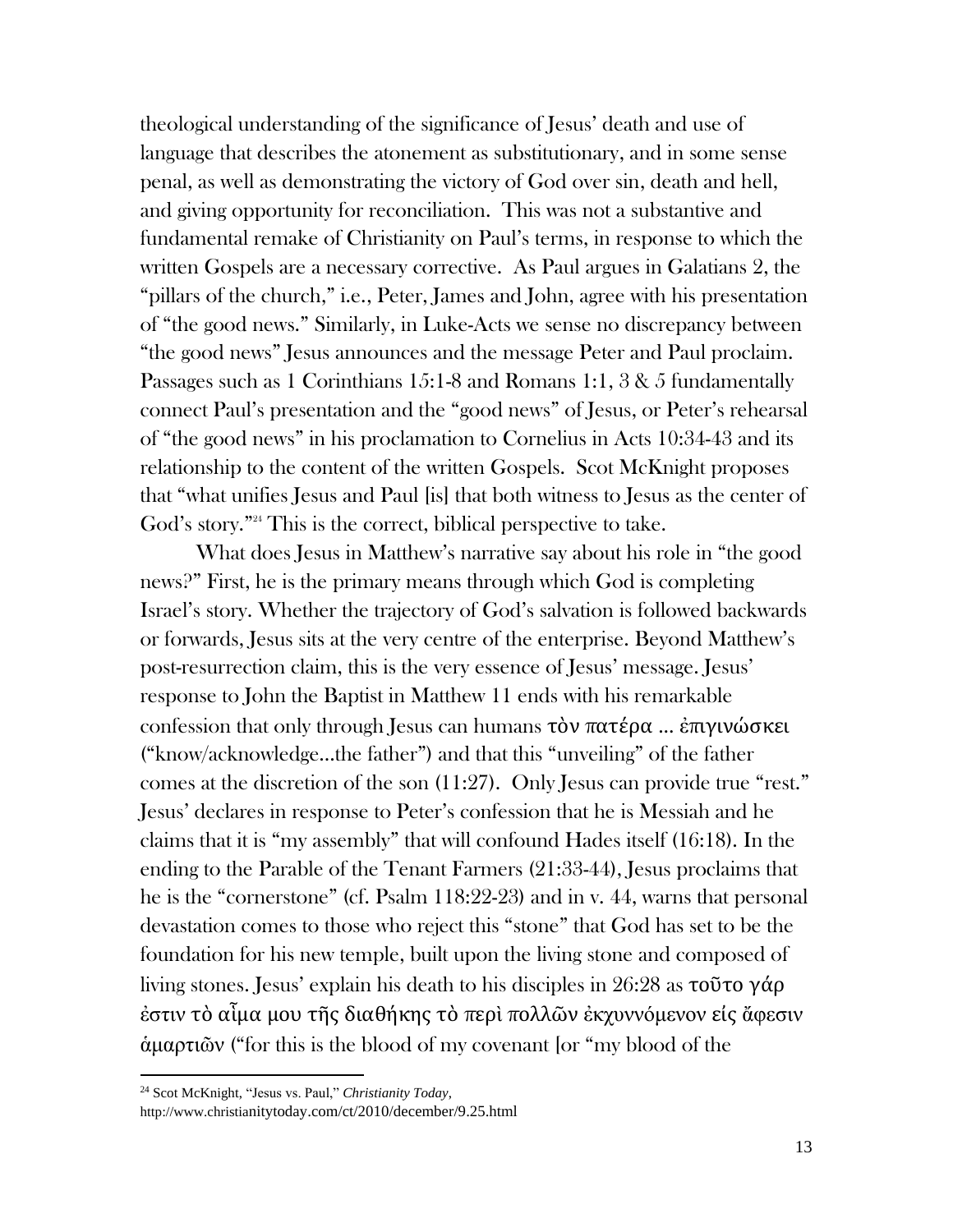covenant"] poured out for many for forgiveness of sins"). These words of Jesus in the context of his Passion remind us of Passover definitions in Exodus 12-13 and covenant-making in Exodus 24, define the reason for his death, and explain what happens as a result, "a covenant" based in the Messiah's blood (cf. 20:28 δοῦναι τὴν ψυχὴν αὐτοῦ λύτρον ἀντὶ πολλῶν ("to give his life a ransom for many"). In some significant sense, all this "fulfills all righteousness" (Matthew 3:15) and results in his ability to σώσει τὸν λαὸν αὐτοῦ ἀπὸ τῶν ἁμαρτίαν αὐτῶν ("he will save his people from their sins," Matthew 1:21) because he is Ἐμμανουήλ ("God with us").

Matthew does not explain how precisely the sacrifice of Jesus' blood "ransoms" repentant humans. Nor does he define how the sacrifice of Jesus operates within the framework of Jewish jurisprudence to produce "righteous status" for repentant Jesus followers. If humans require a δικαιοσύνη "righteous status" that exceeds that of the scribes and Pharisees (Matthew 5:20), how is this status achieved in Jesus Messiah? The language of covenant used by Jesus in the context of the Last Supper provides the fundamental explanation. Paul teases out the specific linkages and defines them more precisely, particularly in Romans 3-8. He demonstrates that the "good news" is indeed δύναμις...τοῦ θεοῦ...εἰς σωτηρίαν παντὶ τῷ πιστεύοντι ("power…of God…unto salvation for everyone who exercises faith," Romans 1:16).

#### **Conclusion**

In Deep Church, Jim Belcher seeks to discern the significant, biblically consistent values expressed in both traditional and emerging church visions, proposing "a third way" to use his terminology. He calls evangelicals to deep and fierce conversations with God's Word, with church traditions, with culture, with our Christian callings, to discern an understanding of ecclesial life that, echoing Carl Henry's words, "approximates God's kingdom in miniature" because it is fully committed to our Messiah's vision for an assembly empowered to destroy hell itself. Reforming churches into this Messianic shape will require a truly "deep Gospel" as well as "deep Spirit." The Spirit inspired the entire Scriptures and communicated this comprehensive "deep Gospel." This same Spirit resides within each Jesus follower to provide the heart and capacity to be kingdom agents and to form